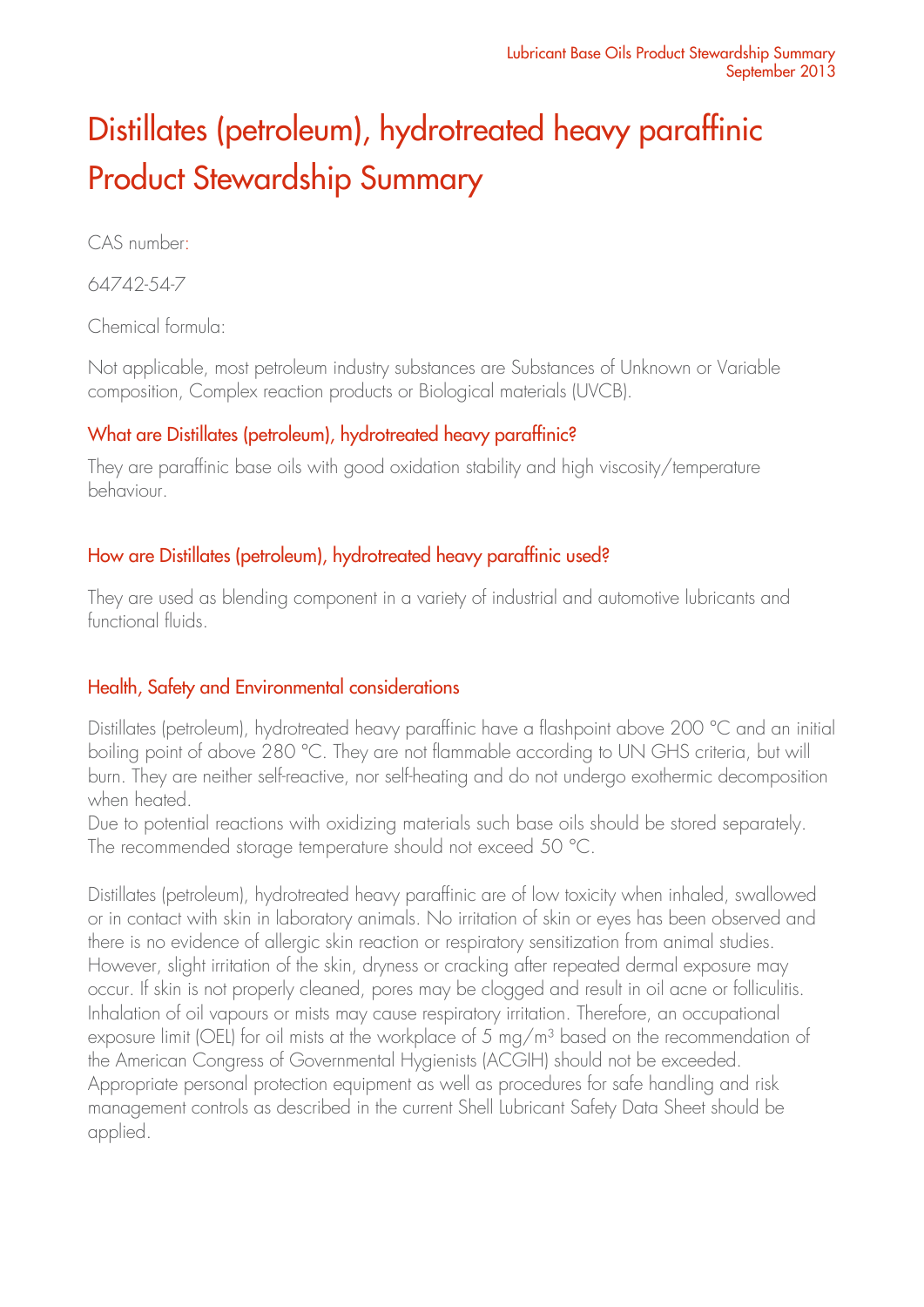This material has a typical kinematic viscosity of 20 mm<sup>2</sup>/s (at 40 °C) and is therefore considered an aspiration hazard. Aspiration into the lungs when swallowed or vomited may cause chemical pneumonitis, which can be fatal.

It can be concluded from extensive studies on the mutagenic potential of hydrotreated heavy paraffinic base oils that they are not considered to be germ cell mutagens. They are also not expected to be carcinogenic following the investigation of long-term dermal exposure of laboratory animals. There is no evidence of developmental and reproductive toxicity in this type of lubricant base oils.

Based on the above this material is classified for aspiration toxicity, category 1 (H 304) according to UN GHS criteria<sup>1)</sup>.

The product is poorly soluble in water and will float on water. Therefore, tests on short- and longterm aquatic toxicity with fish, invertebrates and algae were carried out on water accommodated fractions and led to the conclusion that these base oils are practically non-toxic.

Distillates (petroleum), hydrotreated heavy paraffinic are UVCB substances (see explanation under "Chemical formula"). Based on the available compositional information, measured and predicted data it can be concluded that the major constituents are readily or inherently biodegradable and have a low bio-accumulation potential. However, the presence of minor constituents with a certain environmental persistence or a bio-accumulation potential cannot be excluded.

Following UN GHS criteria, distillates (petroleum), hydrotreated heavy paraffinic are not classified for environmental hazards.

This material is liquid under normal conditions at room temperature and if enters soil it will quickly adsorb to soil particles, be of low mobility and not contaminate ground water.

The health, safety and environmental considerations above are not applicable for used oil, as this may contain more hazardous substances present as a consequence of different applications of this base oil, for which specific additives or other substances may have been introduced.

# Storing and transporting Distillates (petroleum), hydrotreated heavy paraffinic

Paraffinic base oils are mainly transported by road or rail.

The temperature during storage and transportation should not exceed 50°C.

Precautionary measures against static discharges must be undertaken during loading and unloading and all operators must wear personal protective equipment.

Storage tanks should be made of mild steel.